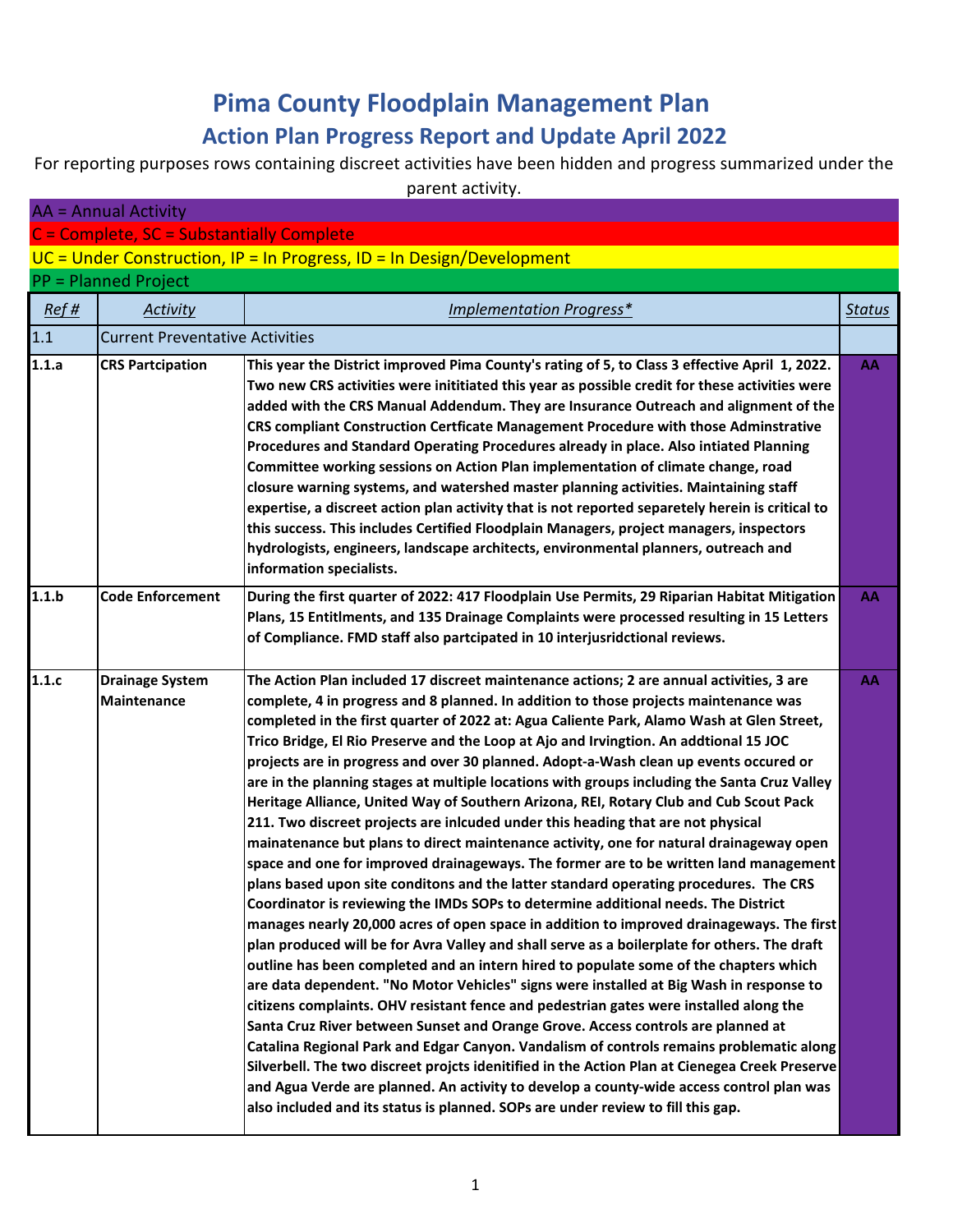| Ref#  | Activity                                                                                                           | Implementation Progress*                                                                                                                                                                                                                                                                                                                                                                                                                                                                                                                                                                                                                                                                                                                                                                                                                                                                                         | <b>Status</b> |
|-------|--------------------------------------------------------------------------------------------------------------------|------------------------------------------------------------------------------------------------------------------------------------------------------------------------------------------------------------------------------------------------------------------------------------------------------------------------------------------------------------------------------------------------------------------------------------------------------------------------------------------------------------------------------------------------------------------------------------------------------------------------------------------------------------------------------------------------------------------------------------------------------------------------------------------------------------------------------------------------------------------------------------------------------------------|---------------|
| 1.1.e | <b>Mapping</b>                                                                                                     | In addtion to the new studies the District processed 44 Letters of Map Revisions since plan<br>adoption. Information management staff have created an impervious surface map and<br>created a web dashboard application for watershed analysis and FMP Action Plan progress<br>reporting. Orthophotographic and Lidar updates are in progress.                                                                                                                                                                                                                                                                                                                                                                                                                                                                                                                                                                   | AA            |
| 1.1.g | Regional<br>Coordination                                                                                           | District staff participated in 4 regional watershed activities to promote uniform standards as<br>follows: COT FMP Planning Committee; COT adoption of the District Standards for<br>Stormwater Retention and Detention; 1 District Technical Policy (Tech-026: Regulation of<br>Development within Flow Corridors.); the Oro Valley Drainage Standards Manual update.                                                                                                                                                                                                                                                                                                                                                                                                                                                                                                                                           | AA            |
| 1.1.h | <b>Create</b><br>Intergovernmental<br><b>Agreements</b>                                                            | The Action Plan inlcuded two for Heritage Waters with the City of Tucson (COT) and for<br>Bank Protection with the Tohono O'odham Nation that are in progress. Three additional<br>IGA's not included were initiated for Water Harvesting Monitoring with the UA and for<br>Development and Maintenance Responsibilities of Green Stormwater Infrastructure and<br>the Brawley Wash with the COT. Combine with 1.1.g                                                                                                                                                                                                                                                                                                                                                                                                                                                                                             | AA            |
| 1.2   | <b>New Preventative Activities</b><br>1.2.a Conduct studies to                                                     | The Action Plan included 11 discreet activities under this heading; 2 are annual activities, 1                                                                                                                                                                                                                                                                                                                                                                                                                                                                                                                                                                                                                                                                                                                                                                                                                   | AA            |
|       | identify diversions,<br>alluvial fans, debris<br>flows, local<br>floodways and other<br>geomorphic hazard<br>areas | complete, 3 in progress and 5 planned. The 3 studies were underway during the reporting<br>period are Debris Flows on Mt Lemmon by USGS, Carmack Wash and identifying<br>agricultural diversions in Avra Valley. Combine with 1.1.a                                                                                                                                                                                                                                                                                                                                                                                                                                                                                                                                                                                                                                                                              |               |
|       | 1.2.b Flood hazard<br>mapping                                                                                      | The Action Plan included 21 discreet mapping activities under this heading; 9 are complete,<br>7 in progress and 5 planned. Projects completed include the fairgrounds, South Tucson,<br>Black Mountains and Alamo, Bronx, Christmas, Navajo and Wilson Washes in the City of<br>Tucson, Sierrita Mountain Road, and Pistol Hill sheet flow areas. Studies in progress include<br>RiskMap, Tortolita Fan, Black Wash, Rincon Foothills Unamed washes 8, 9, & 10,<br>Wyoming/Dakota Washes, Sopori/SCR confluence, and Sabino Canyon. Planned studies<br>include Tanque Verde/Rillito Confluence, Silvercroft, Roller Coaster, Twenty-Seven, and<br>Black Washes. In addition to those listed in the Action Plan Finger Rock Wash, Forty<br>Niner's Country Club Estates, Massingale, Midvale-Bronx, Unamed Watercourse #3, South<br>Houghton, and Montana Vista studies were inititated. ombine with 1.2.a/1.1.a | AA            |
|       | 1.2.d Update the Critical<br><b>Basin map</b>                                                                      | Two discreet activities were included in the Action Plan; identifiying existing development<br>at risk, and basins wherein infrastructure is undersized. The District has proposed a<br>methdology for defining and identifying ciritcal basins to the Planning Committee and will<br>undertake this effort begining 2022.                                                                                                                                                                                                                                                                                                                                                                                                                                                                                                                                                                                       | IP            |
|       | 1.2.e Groundwater<br>monitoring                                                                                    | District staff is involved with a UA tracer study for Cienega Creek and Davidson Canyon<br>groundwater and produces an annual report on levels at the Marana High Plains Recharge<br>site.                                                                                                                                                                                                                                                                                                                                                                                                                                                                                                                                                                                                                                                                                                                       | AA            |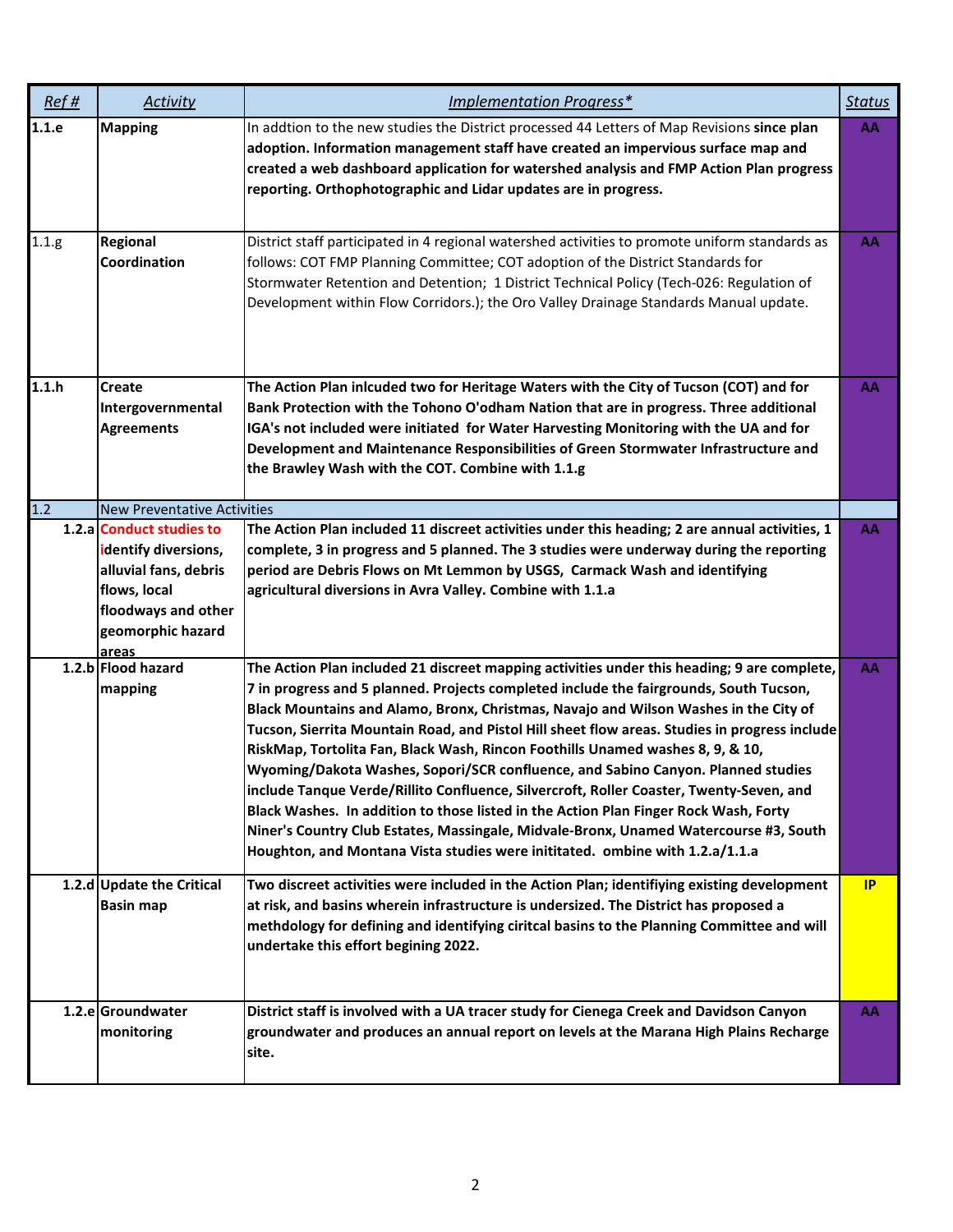| Ref# | <b>Activity</b>                                                                                                                                                                              | <b>Implementation Progress*</b>                                                                                                                                                                                                                                                                                                                                                                                                                                                                                                                                                                                                                                                                                                                                                                                             | <b>Status</b> |
|------|----------------------------------------------------------------------------------------------------------------------------------------------------------------------------------------------|-----------------------------------------------------------------------------------------------------------------------------------------------------------------------------------------------------------------------------------------------------------------------------------------------------------------------------------------------------------------------------------------------------------------------------------------------------------------------------------------------------------------------------------------------------------------------------------------------------------------------------------------------------------------------------------------------------------------------------------------------------------------------------------------------------------------------------|---------------|
|      | 1.2.g Develop standards<br>for site layout of<br>large scale<br>flood areas                                                                                                                  | Although a discreet project scope has not been developed consideration to potential<br>mitigation of sheet flood areas has come up during the Planning Committees discussion on<br>revisiting the Critical Basin standards and definition. Further the District is pursuing a<br>development in sheet number of measures to require an increase from .5 inch to 1 inch of first flush retention to<br>be distributed throughpout proposed developments that may help mitigate sheet flooding.                                                                                                                                                                                                                                                                                                                               | <b>PP</b>     |
|      | 1.2.h Develop methods to<br>identify future<br>climate scenarios and<br>upper watershed<br>conditions (e.g. rain<br>on snow, post<br>catastrophic fire,<br>debris flows)                     | WSD staff is evaluating future rainfall curve numbers and is begining to look at ways to<br>assess future land cover. Combine with 1.2.a                                                                                                                                                                                                                                                                                                                                                                                                                                                                                                                                                                                                                                                                                    | IP            |
|      | 1.2.i Develop criteria for<br>site design and<br>infrastructure at<br>major watercourse<br>confluence areas                                                                                  | A scope has not been developed nor working team established. Planning Committee<br>members from the Tucson Mountain Association and Community Water Coalition have<br>expressed interest in this activity and have led tours to existing and potential sites for use of<br>compound channels. Several large scale developments along the Loop have led to related<br>conversations. The District requires dedication of major watercourses and a 50' easement<br>from top of bank along bank protected areas to facilitate flood control maintenance,<br>recreation and habitat. While developers wish to pass tributaries underground along the<br>river corridors the District has sought to keep them open and natural, although not always<br>successfully. Criteria are needed to address and guide future conditions. | <b>PP</b>     |
|      | 1.2.j Develop criteria to<br>minimize<br>encroachments in<br>regulatory<br>floodplains, erosion<br>hazard areas and<br>riparian habitat<br>during entitlement<br>and permitting<br>processes | Technical Policy-024 clarifying avoidance requirements and Technical Policy-26 defining flow<br>corridors were approved by the Board in 2021. Staff has begun to evaluate encorachment<br>citieria for Pima Propsers Flood Control Resource Areas in anticipation of an update.                                                                                                                                                                                                                                                                                                                                                                                                                                                                                                                                             | <b>SC</b>     |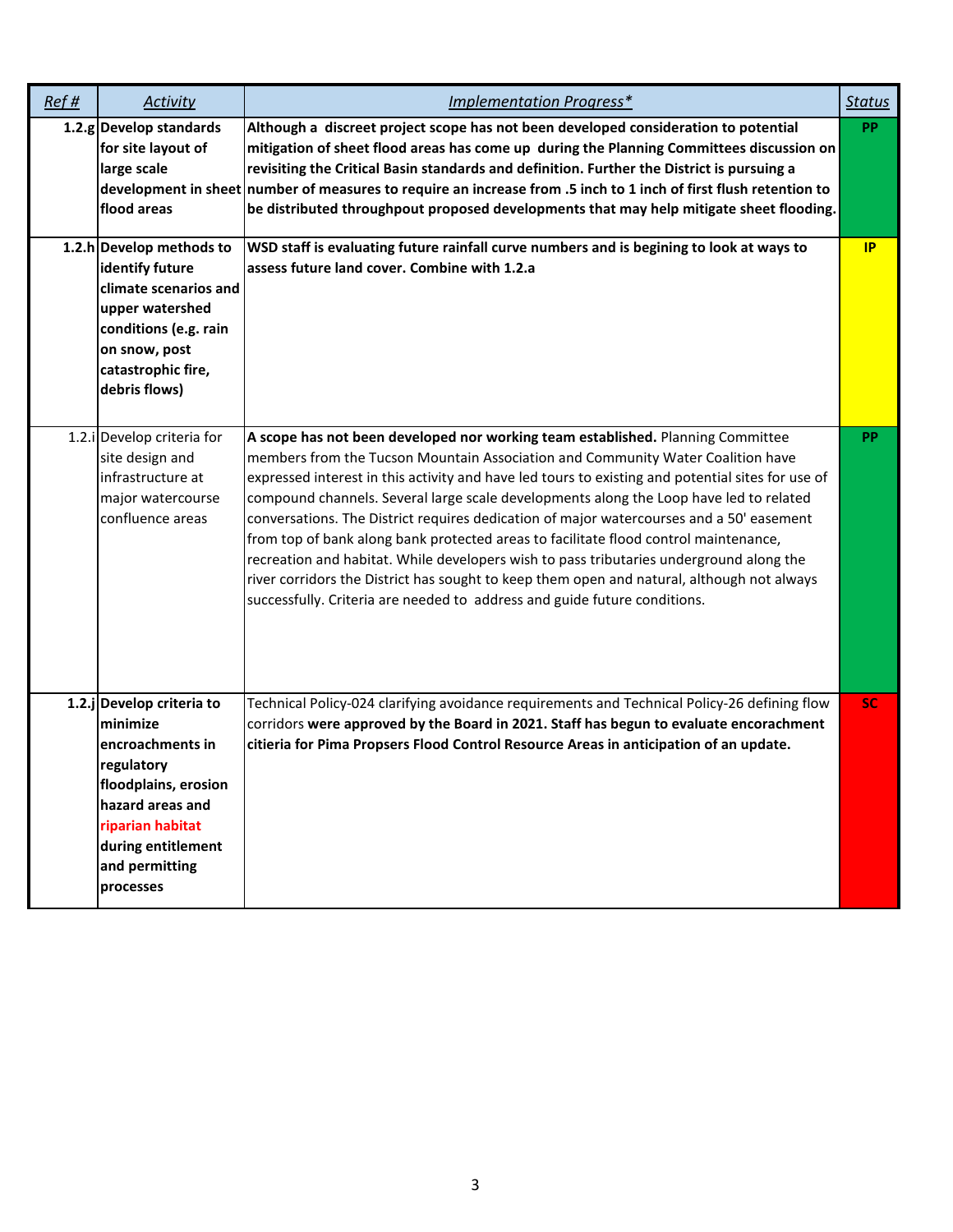| Ref# | Activity                                                                                                                                                                                       | Implementation Progress*                                                                                                                                                                                                                                                                                                                                                                                                                                                                                                                | <b>Status</b> |
|------|------------------------------------------------------------------------------------------------------------------------------------------------------------------------------------------------|-----------------------------------------------------------------------------------------------------------------------------------------------------------------------------------------------------------------------------------------------------------------------------------------------------------------------------------------------------------------------------------------------------------------------------------------------------------------------------------------------------------------------------------------|---------------|
| 2.1  | <b>Current Property</b><br><b>Protection Activities</b>                                                                                                                                        |                                                                                                                                                                                                                                                                                                                                                                                                                                                                                                                                         |               |
|      | 2.1.a Provide outreach and<br>assistance on<br>mitigation strategies<br>to the community<br>including obtaining<br>flood insurance                                                             | The District continued to implement the approved Program for Public Information (PPI)<br>including mailers, utility bill inserts, publications, kiosks, events, training, public meetings<br>and media. As a result of this outreach during 2020, 2021 and the first quarter of 2022,<br>District staff conducted 1,332 "front counter" customer service consultations with property<br>owners. Furthemore, in alignment with the new creditable CRS Addendum activity, an<br>insurance brochure was created and distributed.           | AA            |
|      | 2.1.b Implement<br>Floodprone Land<br><b>Acquisition Program</b>                                                                                                                               | During the first quarter of 2022, 4 acquired residences were removed, with 8 more in<br>progress.                                                                                                                                                                                                                                                                                                                                                                                                                                       | AA            |
|      | 2.1.c Identify and address<br>maintenance needs<br>of private<br>infrastructure during<br>the entitlement and<br>permitting processes                                                          | During 2020, 2021 and the first quarter of 2022, the District recieved 711 complaints for<br>private regulatory drainage systems, 197 required required enforcement action. A<br>brochure was created to assist HOAs understand and meet their maintenance<br>responsibilities and District staff have been assisting associations on a one-to-one basis.<br>This includes providing original drainage designs and updates. However, no new standards<br>have been developed for consideration at the entitlement phase of development. | AA            |
| 2.2  | New Property Protection Activities                                                                                                                                                             |                                                                                                                                                                                                                                                                                                                                                                                                                                                                                                                                         |               |
|      | address climate<br>change concerns (e.g.<br>Increase design flood<br>elevation and<br>channel freeboard<br>requirements,<br>consider fully<br>vegetated and<br>compound channels<br>in design) | 2.2.a Develop standards to Criteria are still needed to address and guide future conditions. While staff has initiated<br>studies to determine future rainfall conditons, mitigation has not yet been addressed.                                                                                                                                                                                                                                                                                                                        | <b>PP</b>     |
|      | 2.2.b Identify areas of<br>flooding problems<br>related to existing<br>development and<br>identify property<br>protection funding or<br>technical assistance                                   | The Action Plan included 7 discreet projects under this heading: 2 are annual activities, 2<br>complete, 3 in progress and 2 planned. Potential funding sources for assisting property<br>owners directly have been explored by staff however a proposal has not been made, nor<br>strategic commitment made to establish such a fund.                                                                                                                                                                                                  | AA            |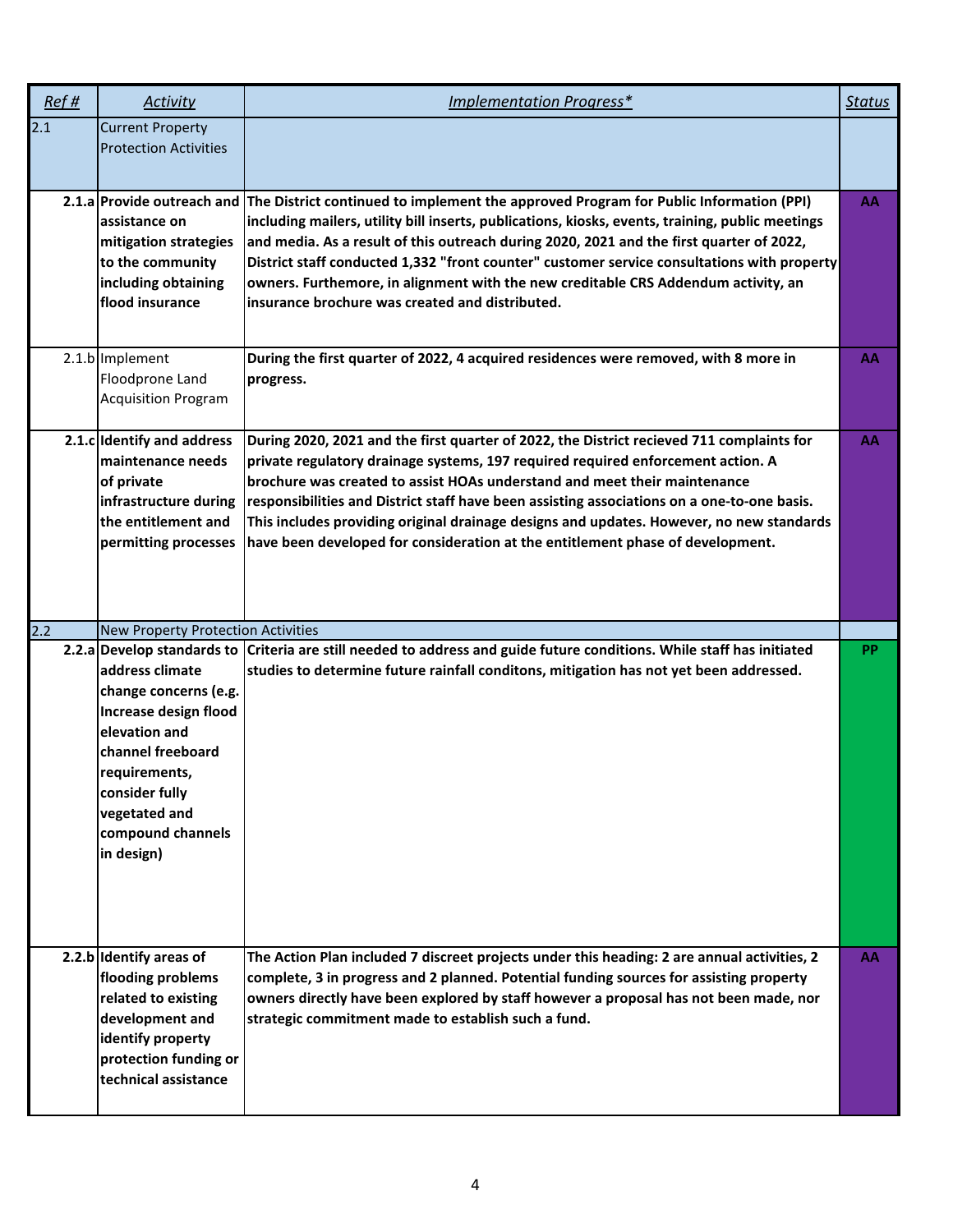| Ref#  | Activity                                                                                                                                                                                                                        | Implementation Progress*                                                                                                                                                                                                                                                                                                                                                                                                                                                                                                                                                                                                                                                                                                                                                                                                                                                                 | <b>Status</b> |
|-------|---------------------------------------------------------------------------------------------------------------------------------------------------------------------------------------------------------------------------------|------------------------------------------------------------------------------------------------------------------------------------------------------------------------------------------------------------------------------------------------------------------------------------------------------------------------------------------------------------------------------------------------------------------------------------------------------------------------------------------------------------------------------------------------------------------------------------------------------------------------------------------------------------------------------------------------------------------------------------------------------------------------------------------------------------------------------------------------------------------------------------------|---------------|
|       | 2.2.c Conduct voluntary<br>floodprone land<br>acquisition program<br>outreach to areas<br>impacted by flooding                                                                                                                  | The Action Plan included 2 discreet activities: one land acqusiition for management of the<br>Pantano which is an annual or in progress activity related directly to CIP and maintenance<br>needs, and the second, targetted FLAP outreach to floodways and flow corridors is<br>planned. Staff reccomends that both be combined with their parent projects. A related<br>message has been added to annual outreach sent to all floodplain property owners.                                                                                                                                                                                                                                                                                                                                                                                                                              | IP            |
|       | 2.2.d Promote use of<br>Green<br>Infrastructure/Low<br><b>Impact Development</b><br>techniques during<br>redevelopment                                                                                                          | This is an annual regionwide activity. Prior to 2020, the District published a Green<br>Infrastructure and Low Impact Development Manual (GI/LID) and updated retention and<br>detention requirements to incorporate, and credit, site design techniques; including water<br>harvesting, natural channel bottoms and avoidance. These standards are enforced with all<br>new development and substantial improvements. Furthermore per the Pima County<br>Comprehensive Plan, an Integrated Water Management Plan (IWMP) is required for rezoning<br>cases that may have an impact on groundwater dependent habitat. Furthermore the Pima<br>County Regulated Riparian Habitat (PCRRH) standards require avoidance and mitigation.<br>Since approval of the plan 95 entitlement reviews have promoted use of GI/LID practices. Still<br>our score is low as these measures are optional. | AA            |
|       | 2.2.e Expand outreach to<br><b>Homeowners and</b><br>Neighborhood<br><b>Associations about</b><br>the need for and<br>approaches to<br>maintaining private<br>infrastructure                                                    | A Maintenance Handbook for Homeowners Associations has been printed and is<br>distributed to HOAs that contact the District to discuss maintenance issues. The need to<br>maintain private drainage was also included in targeted outreach to those living in areas<br>identified by the District as having increased flood or debris flow risk after the Bighorn Fire.                                                                                                                                                                                                                                                                                                                                                                                                                                                                                                                  | C             |
| 3.1   |                                                                                                                                                                                                                                 | <b>Current Natural Resource Protection Activities</b>                                                                                                                                                                                                                                                                                                                                                                                                                                                                                                                                                                                                                                                                                                                                                                                                                                    |               |
| 3.1.a | <b>Enforce the Riparian</b><br><b>Habitat Mitigation</b><br><b>Standards during</b><br>permitting and<br>entitlement<br>processes                                                                                               | Technical Policy-024 that clarifies avoidance policies, was approved by the Board of<br>Supervisors in 2021. Staff reccomends this activity be combined with code enforcement.                                                                                                                                                                                                                                                                                                                                                                                                                                                                                                                                                                                                                                                                                                           | AA            |
|       | 3.1.b Use open space<br>management plans<br>for monitoring,<br>maintaining and<br>protecting the<br><b>Drainage System and</b><br><b>Preserves in</b><br>collaboration with<br>partners District uses<br><b>O&amp;M Manuals</b> | There are nearly 15,000 acres of natural drainage system. Although a format for these<br>plans has been established (see activity 1.1.c) a schedule for development of written plans<br>has yet to be developed for individual properties or by watersheds as contemplated by this<br>activity. One discreet project under this heading is montoring base flows. The District and<br>it's partners in the Pima County Office of Sustainability and Conservation and at the<br>Sonoran Institute monitor base flows of the Lower Santa Cruz River, Cienega Creek, Edgar<br>and Buehman Canyon. Results are published in the Living River Report, Pima County<br>Sustainable Action Plan for County Operations Annual Report Card. District staff have<br>conducted site inspection and produced species and condiotns inventory reports.                                                  | AA            |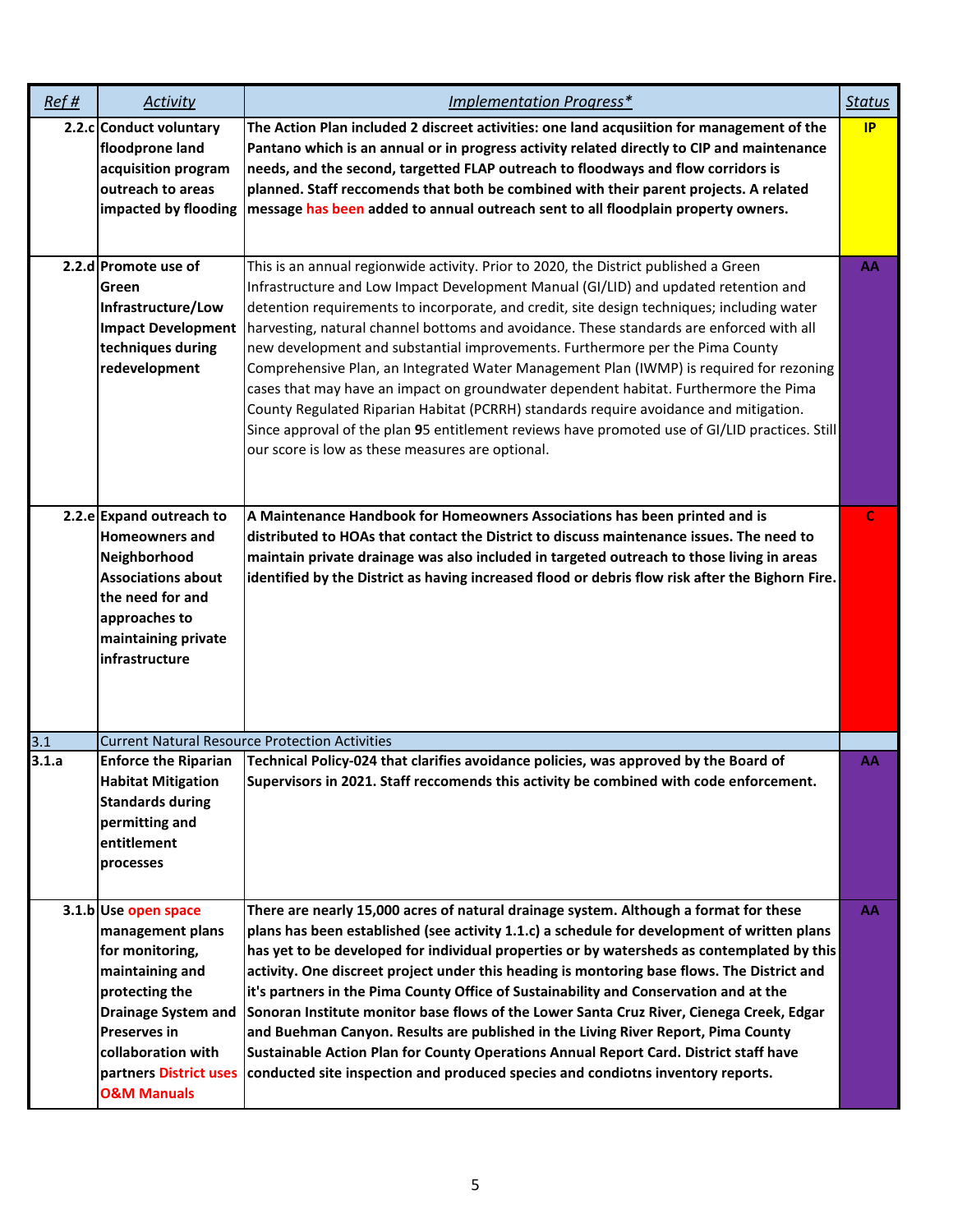| Ref#  | <b>Activity</b>                                                                                                                                           | Implementation Progress*                                                                                                                                                                                                                                                                                                                                                                                                                                                                                                                                                                                                                                                                                                                                                                                                                                                                                                                                                                                                                                                                                                                                                                                                                                          | <b>Status</b> |
|-------|-----------------------------------------------------------------------------------------------------------------------------------------------------------|-------------------------------------------------------------------------------------------------------------------------------------------------------------------------------------------------------------------------------------------------------------------------------------------------------------------------------------------------------------------------------------------------------------------------------------------------------------------------------------------------------------------------------------------------------------------------------------------------------------------------------------------------------------------------------------------------------------------------------------------------------------------------------------------------------------------------------------------------------------------------------------------------------------------------------------------------------------------------------------------------------------------------------------------------------------------------------------------------------------------------------------------------------------------------------------------------------------------------------------------------------------------|---------------|
|       | 3.1.c Identify, acquire,<br>enhance the<br><b>Drainage System and</b><br><b>Preserves including</b><br>riparian habitat and<br>wildlife corridor<br>areas | Since Plan approval the the District acquired 181.24 FLAP acres, bringing the total to<br>preserve, restore and   16,548.39 acres. There are 14,820 acres of Preserves and areas of the Drainage System that<br>are natural. This includes 8 acres at Sparrow Patch and 1 acre at Arroyo Chico Park Ave Basin<br>where the District enhanced lizard habitat by adding rubble and brush piles. These are<br>constructed per specifications created in partnership with Dr. Phil Rosen of the University<br>Arizona and other experts. Contract for Harris Environmental Rillito Creek herpetological<br>salvage ahead of sediment relocation project. NRPR Ops site managers were provided an<br>update on noxious weed management changes at Arroyo Chico Park Ave Basins, Paseo de<br>las Iglesias, Bosque Basins at WBSCR, and Swan Wetlands/Sparrow Patch. Lidar and<br>othorphotographic imagery obtained and 30% design for El Corazon River restoration is<br>complete based upon input from three stakeholder meetings. One discreet project under<br>this heading is to support the Altar Valley Watershed Management Grant which is in<br>progress. Combine with 3.1.b now a                                                                             | AA            |
| 3.1.d | Invasive species<br>management                                                                                                                            | The spatial extent is often treated multiple times. Invasive species management by removal<br>and treatment is an annual activity as it applies to all construction, maintenance, and<br>restoration activities within the District operated Drainage System and preserves.<br>Furthermore the District partners with non-governmental organizations including Tucson<br>Clean and Beautiful to conduct events at which volunteers and first responders remove<br>invasive species. Removal is critical to restoration of native habitat which is less fire prone<br>and therefore associated with less erosion, risk of debris laden flash floods, and healthy<br>natural floodplain function. Completed invasive species treatment (herbicide application) at<br>the District's West Branch Preserve, Bear Canyon Preserve, Agua Verde Preserve, La<br>Cebadilla Preserve. We provided extra invasive species eradication support at Paseo de las<br>Iglesias, Nodal Park/Loop, Historic Canoa Ranch, and Canoa Hills Trails. We also<br>coordinated invasive treatment at five PC-DEQ closed landfills/transfer station sites, plus<br>two PC-Attractions and Tourism sites. District staff also continue to pursue grant<br>opportunities. Combine with 3.1.b | AA            |
|       | 3.1.e Coordinate with<br>water owners and<br>entities on ground<br>water recharge and<br>effluent uses                                                    | Coordination is ongoing with stakeholders in 3 watersheds, including Lower Santa Cruz River<br>at Marana High Plains and wastewater treatment facility, the Middle Santa Cruz River<br>Heritage Waters project, and Avra Valley CAP Recharge facility.                                                                                                                                                                                                                                                                                                                                                                                                                                                                                                                                                                                                                                                                                                                                                                                                                                                                                                                                                                                                            | AA            |
| 3.2   | New Natural Resource Protection Activities                                                                                                                |                                                                                                                                                                                                                                                                                                                                                                                                                                                                                                                                                                                                                                                                                                                                                                                                                                                                                                                                                                                                                                                                                                                                                                                                                                                                   |               |
|       | 3.2.a Spatially rectify<br>riparian classification<br>maps                                                                                                | Since plan approval in April 2020 District staff approved revisions based upon better data<br>at 319 sites. This process includes concurrence and updating the PCGIS PCRRH layer.                                                                                                                                                                                                                                                                                                                                                                                                                                                                                                                                                                                                                                                                                                                                                                                                                                                                                                                                                                                                                                                                                 | AA            |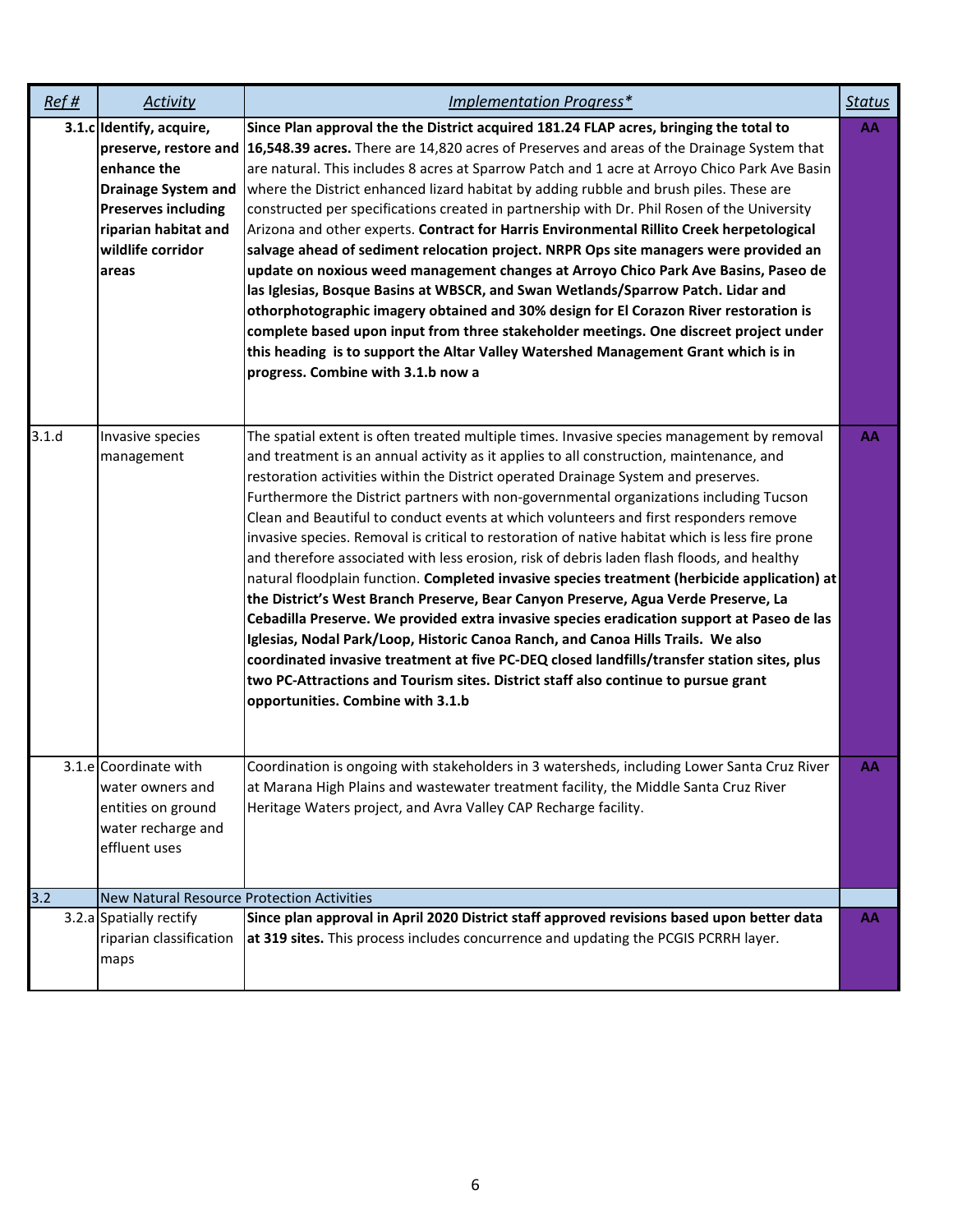| Ref# | <b>Activity</b>                                                                                                                                                                                            | Implementation Progress*                                                                                                                                                                                                                                                                                                                                                                                                                                                                                                                                                                                                                                                                                                                                                                                                                                                                              | <b>Status</b> |
|------|------------------------------------------------------------------------------------------------------------------------------------------------------------------------------------------------------------|-------------------------------------------------------------------------------------------------------------------------------------------------------------------------------------------------------------------------------------------------------------------------------------------------------------------------------------------------------------------------------------------------------------------------------------------------------------------------------------------------------------------------------------------------------------------------------------------------------------------------------------------------------------------------------------------------------------------------------------------------------------------------------------------------------------------------------------------------------------------------------------------------------|---------------|
|      | 3.2.b Refine, expand and<br>implement District<br>natural resource<br>management plans<br>including the Multi-<br><b>Species Conservation</b><br>Plan                                                      | Since plan adoption the only discreet project ideintified for Cienega Corridor Management<br>Plan was completed. In addition, the District created an oultine for a pilot open space<br>management plan for the Brawley watershed and is assisting the natural Resources Parks<br>and Recreation Department with development of the Avra Valley Resource Management<br>Plan.                                                                                                                                                                                                                                                                                                                                                                                                                                                                                                                          | AA            |
|      | 3.2.c Establish best<br>management<br>practices (BMP) for<br>and identify utility<br>operators in the<br><b>Drainage System</b>                                                                            | The District has established a permit system for drainage system users. Staff recommends<br>that the permitting portion of this activity be moved to annual activities, with number of<br>permits as the metric, while establishment of BMPs remain as a new project. Project<br>specific flip charts for noxious weed and emerging hydro-seed plant species created.<br>Contract specific use of HydroSpere "plant diapers" were also initiated to reduce water use<br>in establishment. Implementing a Landscaping JOC MA will allow us to choose from a small<br>group of vetted preferred landscapers that we can quickly pull into a project.                                                                                                                                                                                                                                                    | <b>IP</b>     |
| 4.1  | <b>Current Emergency Response Activities</b>                                                                                                                                                               |                                                                                                                                                                                                                                                                                                                                                                                                                                                                                                                                                                                                                                                                                                                                                                                                                                                                                                       |               |
|      | 4.1.a Operate the flood<br>recognition and<br>warning system                                                                                                                                               | During 2020 112 of streamflow gages and weather stations were operated by the District as<br>part of the ALERT Flood Threat Recognition and Early Warning System. Combine with 4.1.c                                                                                                                                                                                                                                                                                                                                                                                                                                                                                                                                                                                                                                                                                                                  | AA            |
|      | 4.1.b Coordinate with<br>development of<br><b>Hazard Mitigation</b><br>Plans, Emergency<br><b>Operations Plan</b><br><b>Flood Annexes, Flood</b><br><b>Response Plans and</b><br><b>Grant Applications</b> | The District assists in PCOEM annual updates of the Inter-Jurisdictional Hazard Mitigation<br>other Departments in Plan, Emergency Operations Plan including Flood and Storm Incident Annex/Flood Response<br>Plan and sought BRIC and PF-HMGP funds for levee augmentation, critical infrastructure<br>protection and invasive species management. The CDO Levee and Finger Rock Wash culvert<br>at Skyline Drive have been ranked the top requests in the state and have been submitted to<br>ADEMA for programmatic and environmental reviews at the Federal level as required prior to<br>award. During 2021 and the first quarter of 2022 the District has assisted PCOEM in<br>updating HMP hazard exposure, staff capacity and authorty assessments as well as<br>identifying mitgation projects to be inlcuded in the forthcoming update. Updating the EOP-<br><b>Flood Annex is planned.</b> | AA            |
|      | 4.1.c Coordinate with the<br><b>Office of Emergency</b><br><b>Management and</b><br>sponsor annual<br>events (e.g. exercises,<br>drills and training)                                                      | During 2021 the District and PCOEM partnered to conduct a Pre-Monsoon exercise and the<br>After Action Report provided by PCOEM met CRS class 4 pre-requisites. An exercise for<br>2022 is in the planning stages. Combine with 4.1.a                                                                                                                                                                                                                                                                                                                                                                                                                                                                                                                                                                                                                                                                 | AA            |
|      | 4.1.d Identify critical<br>facilities exposed to<br>and evaluate level of<br>risk                                                                                                                          | A list of critical facilities within floodplains and inundation areas identifiable by GIS query was<br>included in the CRS Rating Modification request. The District also coordinated with PCIT to<br>or isolated by flooding produce hazard loss estmations including ciritical facilities to be included in the HMP<br>update. Areas that may be isolated during floods but not within the floodplain have yet to<br>be identified. A project to do so is included as activity 4.2.a below.                                                                                                                                                                                                                                                                                                                                                                                                         | AA            |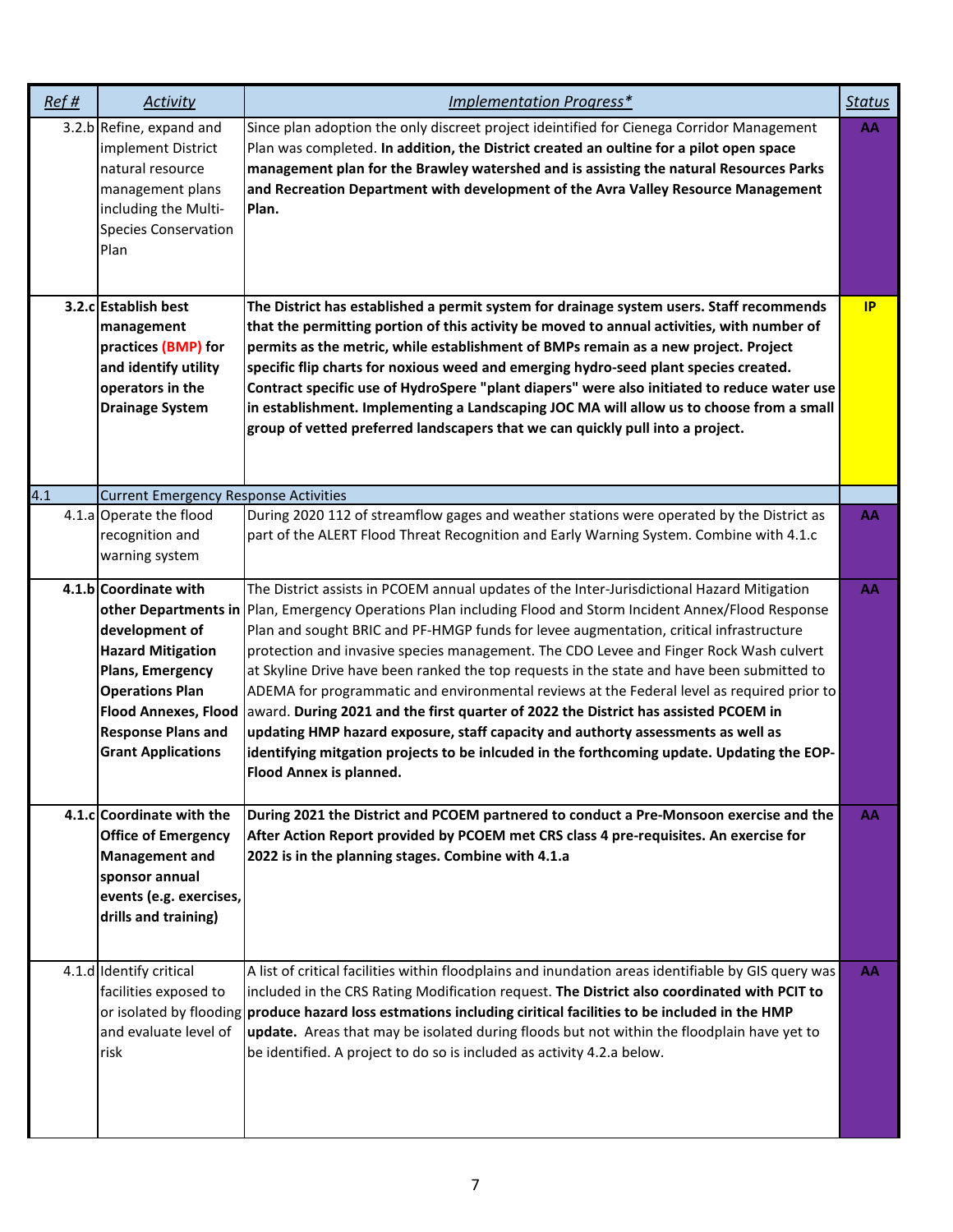| Ref# | <b>Activity</b>                                                                                                                                                                                           | Implementation Progress*                                                                                                                                                                                                                                                                                                                                                                                                                                                                                                                                                                                                                                                                                 | <b>Status</b> |
|------|-----------------------------------------------------------------------------------------------------------------------------------------------------------------------------------------------------------|----------------------------------------------------------------------------------------------------------------------------------------------------------------------------------------------------------------------------------------------------------------------------------------------------------------------------------------------------------------------------------------------------------------------------------------------------------------------------------------------------------------------------------------------------------------------------------------------------------------------------------------------------------------------------------------------------------|---------------|
| 4.2  | <b>New Emergency Response Activities</b>                                                                                                                                                                  |                                                                                                                                                                                                                                                                                                                                                                                                                                                                                                                                                                                                                                                                                                          |               |
|      | 4.2.a Develop a plan to<br>enhance public safety<br>where roads flood<br>areas (e.g. reporting,<br>warning, signage,<br>permanent closures,<br>all-weather crossings,<br>automated temporary<br>closures) | Pima County Department of Transportation is to lead, District staff will be technical experts.<br>Hiring underway for Smart Streets and Mobility. Need to create map of potentially isolated<br>areas. Real time traffic routing application uner development by PCDOT. PCDOT has<br>and/or create isolated provided road closure data which the District has evaluated for correlation to rainfall in<br>order to determine if this information can be used to provide warning. The jury is still out.                                                                                                                                                                                                  | PP            |
|      | 4.2.b Adopt an All-Hazards<br>Planning Strategy per<br>the Approved Hazard<br>Mitigation Plan (e.g.<br>health, catastrophic<br>fire, extreme<br>weather)                                                  | DRAFT update is complete and out for public comment prior to finalization for BOS approval.<br>Staff recommends this be moved to annual activities or reported as complete.                                                                                                                                                                                                                                                                                                                                                                                                                                                                                                                              | AA            |
|      | 4.2.c Expand and update<br>the District's flood<br>threat recognition<br>system and integrate<br>it with warning<br>system                                                                                | This is a countywide activity. The only associated discreet project was coordination with<br>the TON. District and PCOEM staff also have participated in response and exercises related<br>to Menager's Dam within the Gu:vo District of the Tohono O'odham Nation.New gages<br>were installed during the reporting period. These included gages in Massingale Basin, the<br>isolated community of Ajo and in and downstream of the Bighorn fire burn scar. The latter<br>includes a site in Catalina State Park on Southerland Wash, one in the top of Ventana<br>Canyon, Thimble Peak in the National Forest, and Sanders Road Bridge in Marana. See<br>4.2.e for additional needs. Combine with 4.1.a | AA            |
|      | 4.2.c.2 Expand inundation<br>mapping coverage for<br>flood warning for use<br>in flood warning<br>system                                                                                                  | Post Big Horn wildfire inundation areas were added to the existing Flood Threat Recognition<br>(FTR) and Early Warning Dissemination (EWD) systems including pre-scripted messages and<br>associated outreach campaign. This brings the total number of structures covered to 2,295.<br>Associated discreet planned projects include Black Wash and Gibson Arroyo. Combine with<br>1.1.a                                                                                                                                                                                                                                                                                                                 | AA            |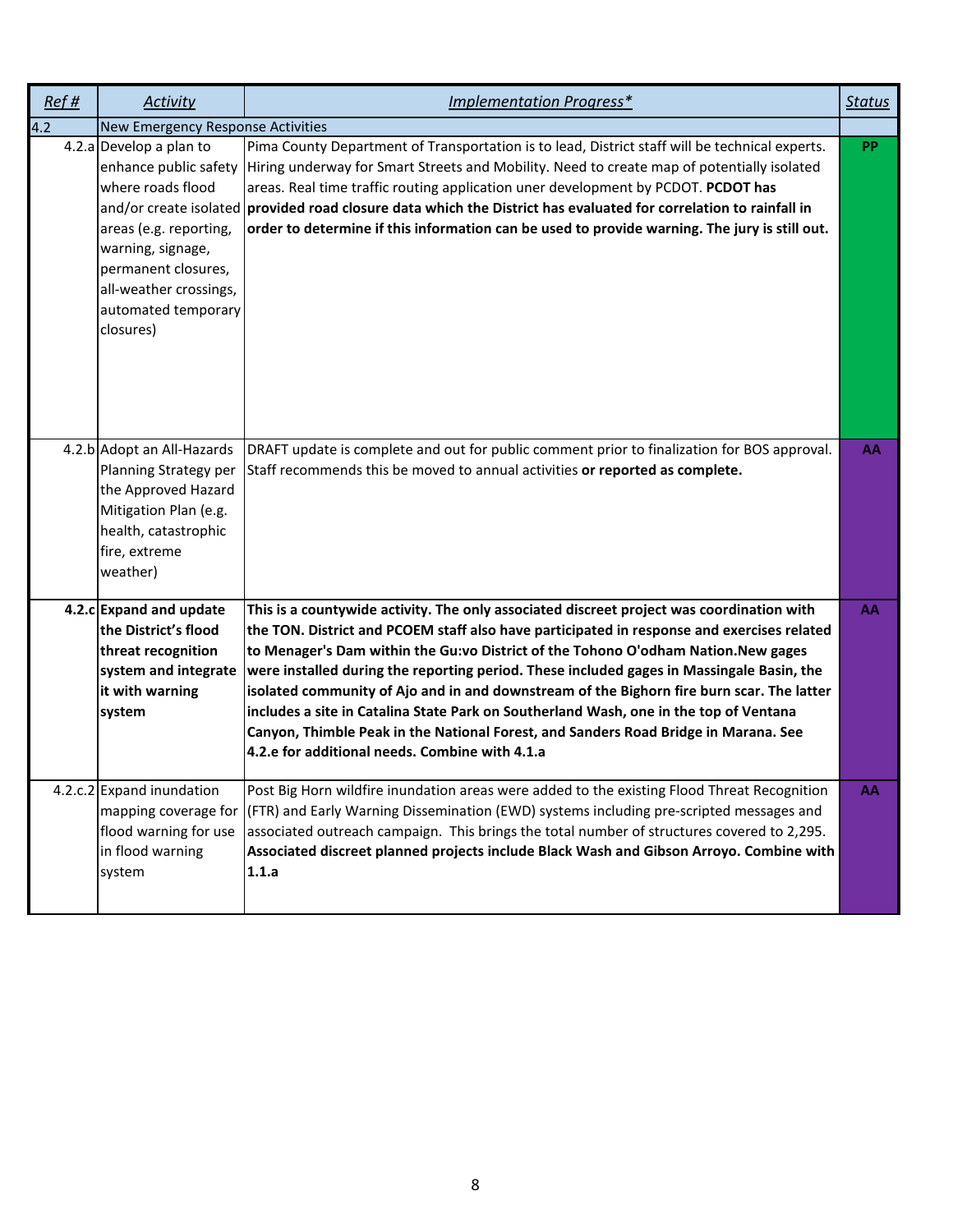| Ref#             | Activity                                                                                                                                                                                                             | Implementation Progress*                                                                                                                                                                                                                                                                                                                                                                                                                                                                                     | <b>Status</b> |
|------------------|----------------------------------------------------------------------------------------------------------------------------------------------------------------------------------------------------------------------|--------------------------------------------------------------------------------------------------------------------------------------------------------------------------------------------------------------------------------------------------------------------------------------------------------------------------------------------------------------------------------------------------------------------------------------------------------------------------------------------------------------|---------------|
|                  | 4.2.e Increase pre-event<br>technical assistance<br>to the Office of<br><b>Emergency</b><br><b>Management and</b><br>first responders<br>including identifying<br>all weather<br>emergency response<br>access routes | This is a countywide activity. The Pima County Office of Emergency Management (PCOEM)<br>has requested that the District update the Emergency Operation Plan (EOP) and Flood<br>Response Annex (FRP). This is expected to take place dring 2022 when the HMP is out for<br>public comment. The only associated discreet project was to utilize new streamflow gages<br>to warn emergency services of road closures on Silverbell Road - Neither sites nor funding<br>has been identified. Combine with 4.1.a | <b>PP</b>     |
|                  | 4.2.f Provide outreach and<br>technical assistance to<br>critical facility<br>operators regarding<br>development of flood<br>response plans.                                                                         | Neither a scope or project team has been established. Combine with 4.1.d                                                                                                                                                                                                                                                                                                                                                                                                                                     | PP            |
| $\overline{5.1}$ |                                                                                                                                                                                                                      | <b>Current Capital Program for Structural Projects</b>                                                                                                                                                                                                                                                                                                                                                                                                                                                       |               |
|                  | 5.1.a Utilize property tax<br>revenues to fund<br>drainage<br>improvements to<br>protect existing<br>development and<br>seek additional funds<br>when available                                                      | The plan included 12 discreet activities under this heading: 3 are complete, 3 in progress<br>and 6 planned. In addition to the property tax budget, grants were pursued for invasive<br>species management, levee augmentation, and critical infrastructure protection. The latter<br>two were selected by the State and are currently under federal compliance review.                                                                                                                                     | AA            |
| 5.1.b.3          |                                                                                                                                                                                                                      | Develop Santa Cruz River Management Plan - A maior basin study for the LSCR is nearing                                                                                                                                                                                                                                                                                                                                                                                                                       | <b>IP</b>     |
|                  | 5.1.c Develop a 10-year<br>plan for prioritizing<br>the design and<br>construction of<br>capital projects                                                                                                            | In 2021, 21 projects were included in the budget and 20 additional on the 10 -year list.<br>Rather than inclusion as an Annual Activity staff reccomends this item be indicated as<br>complete and removed.                                                                                                                                                                                                                                                                                                  | AA            |
|                  | 5.1.d Design flood control<br>improvements using<br>a multi-function<br>approach including<br>infiltration, water<br>quality, recreation<br>and habitat<br>enhancement                                               | This year the District designed 20 projects using a multi-function approach. Staff suggests<br>that this is a goal, not an action item, and should be moved to goals at the next update.                                                                                                                                                                                                                                                                                                                     | АΑ            |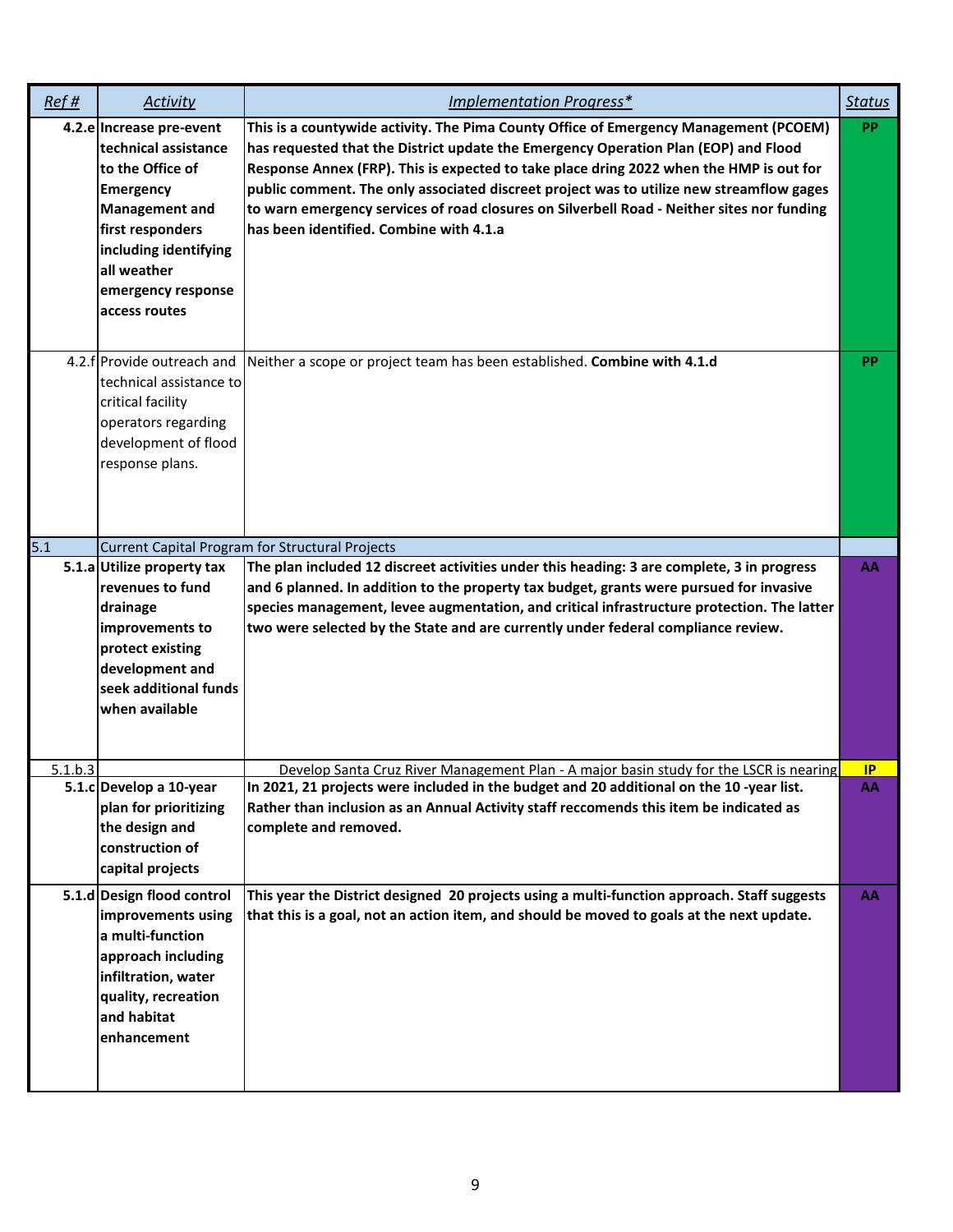| Ref# | Activity                                                                                                                                                                                                                                         | Implementation Progress*                                                                                                                                                                                                                                                                                                                                                                                                                                                                                                                                                                                                                                                                                                                                                                                                                                                                                                                           | <b>Status</b> |
|------|--------------------------------------------------------------------------------------------------------------------------------------------------------------------------------------------------------------------------------------------------|----------------------------------------------------------------------------------------------------------------------------------------------------------------------------------------------------------------------------------------------------------------------------------------------------------------------------------------------------------------------------------------------------------------------------------------------------------------------------------------------------------------------------------------------------------------------------------------------------------------------------------------------------------------------------------------------------------------------------------------------------------------------------------------------------------------------------------------------------------------------------------------------------------------------------------------------------|---------------|
| 5.2  | <b>New Capital Projects</b>                                                                                                                                                                                                                      |                                                                                                                                                                                                                                                                                                                                                                                                                                                                                                                                                                                                                                                                                                                                                                                                                                                                                                                                                    |               |
|      | 5.2.a Identify potential<br>locations for Green<br>Infrastructure/Low<br><b>Impact Development</b><br>projects                                                                                                                                   | As part of efforts to meet the goals of the Sustainable Action Plan for County Operations<br>(SAPCO) the District assisted in completion of a GI+Trees Potential Projects Map. 3 discreet<br>projects which are all in progress or annual activities were identified in the Action Plan:<br>Coordination with the Altar Valley Conservation Alliance, Loop enhancments, and COT 407<br>projects.                                                                                                                                                                                                                                                                                                                                                                                                                                                                                                                                                   | AA            |
|      | 5.2.b Apply Green<br>Infrastructure/Low<br><b>Impact Development</b><br>design principles in<br><b>District projects</b>                                                                                                                         | This year the District used GI/LID designs in all 21 Capital Improvement Projects listed<br>above under Activity 5.1.a. Another itme that is more a goal than an activity, staff<br>reccomends it be moved.                                                                                                                                                                                                                                                                                                                                                                                                                                                                                                                                                                                                                                                                                                                                        | AA            |
|      | 5.2.c Prohibit the use of<br>levees and floodwalls<br>except as necessary<br>to protect existing<br>development                                                                                                                                  | Use of new levees or floodwalls to protect development is prohibited by PCC Section 16, the<br>Floodplain and Riparian Habitat Management Ordinance. Change status from AA to C.                                                                                                                                                                                                                                                                                                                                                                                                                                                                                                                                                                                                                                                                                                                                                                   | C             |
|      | 5.2.d Consider Future<br><b>Conditions including</b><br>climate and land use<br>changes in design                                                                                                                                                | Modelling standards are in development to guide future designs. Qualified staff have been<br>assigned to develop methods of assessing future conditions in hydrologic and hydraulic<br>modeling in arid environments as most FEMA guidance is associated with sea level rise.<br>Contract with Jennifer Duan of the University of Arizona to evaluate RFI Curves has been<br>approved. Re-evaluation of critical basin standards will be based on this as per CRS WMP<br>guidelines.                                                                                                                                                                                                                                                                                                                                                                                                                                                               | IP            |
|      | 5.2.e Develop and<br>implement<br>alternative<br>construction<br>techniques and site<br>designs to protect<br>from flood hazards<br>by mimicking natural<br>conditions (e.g.<br>compound channels,<br>distributed retention) this be considered. | PMs consider alternatives in project design, however no standard contract language, new<br>policy or design guidelines have been created. However prior to plan adoption the District<br>published the Design Guidelines for Green Infrastructure and Low Impact Development.<br>Since plan adoption the District has completed two distributed detention projects utilizing<br>LID/GI and beneficial use of stormwater designs located at: Seneca Park and Richey Basin.<br>As of January 2022 two more are in design at Cherry Avenue Park and Parkview Park. The<br>oonly discreet activity under this heading, developing an erosion mitigation plan using<br>natural techniques is planned and staff recommends this activity be reworded to call for<br>creation of a manual or best management practices such as a Technical Policy. Requiring<br>these methods be used in permitting is creditable as higher standard and staff reccomends | PP/IP         |
| 6.1  | <b>Current Outreach</b><br><b>Activities</b>                                                                                                                                                                                                     |                                                                                                                                                                                                                                                                                                                                                                                                                                                                                                                                                                                                                                                                                                                                                                                                                                                                                                                                                    |               |
|      | 6.1.a Program for Public<br>Information                                                                                                                                                                                                          | This year the District initiated two new outreach activities each of which was coordinated<br>with the targetted audience and messaging partners. They are on flood insurance and<br>homeowner association drainage maintenance responsibilities.                                                                                                                                                                                                                                                                                                                                                                                                                                                                                                                                                                                                                                                                                                  | AA            |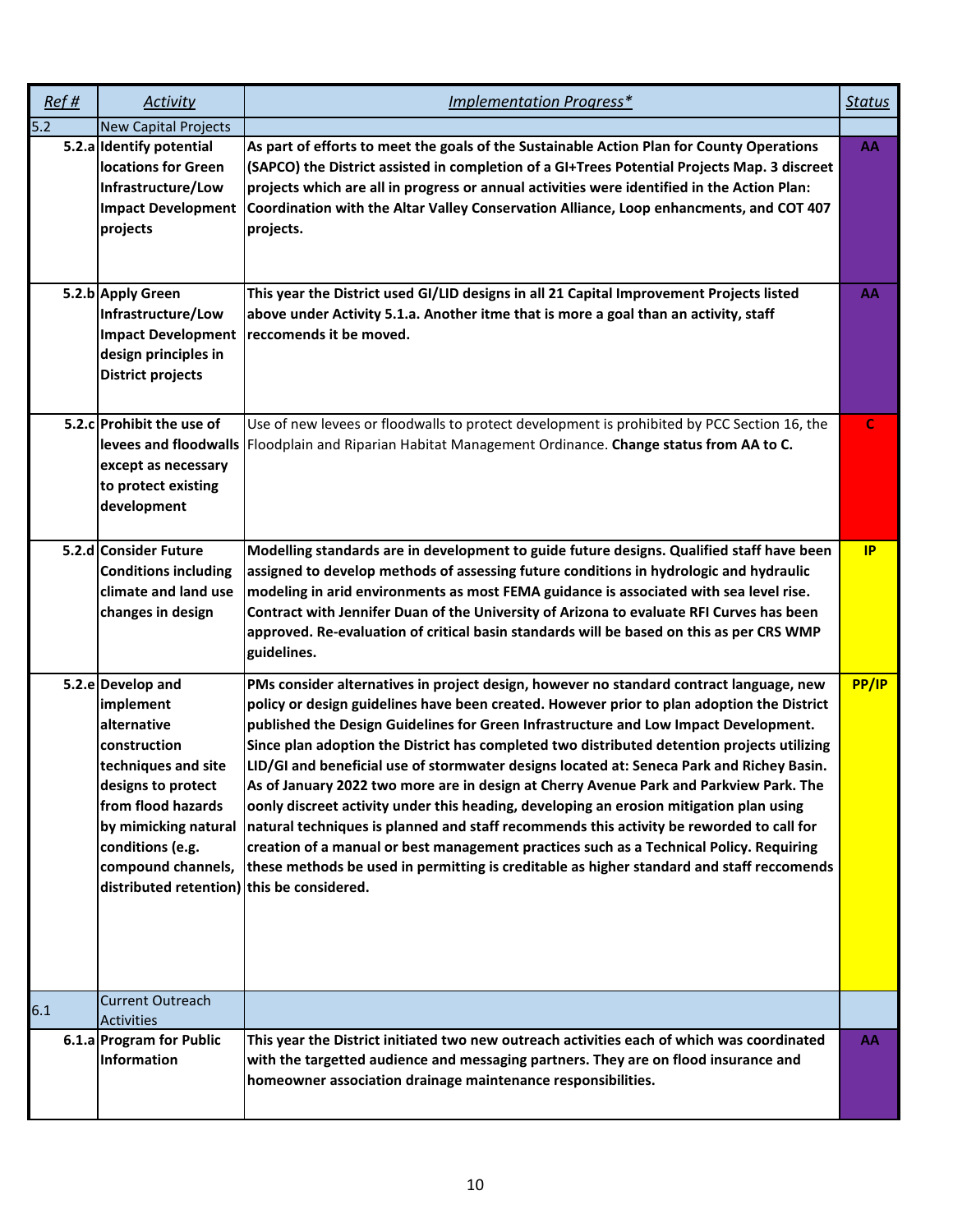| Ref# | Activity                                                                                                                          | Implementation Progress*                                                                                                                                                                                                                                                                                                                                                                                                                                                                                                                                                                                                                                                  | <b>Status</b> |
|------|-----------------------------------------------------------------------------------------------------------------------------------|---------------------------------------------------------------------------------------------------------------------------------------------------------------------------------------------------------------------------------------------------------------------------------------------------------------------------------------------------------------------------------------------------------------------------------------------------------------------------------------------------------------------------------------------------------------------------------------------------------------------------------------------------------------------------|---------------|
|      | 6.1.b Provide a system for<br>the community to<br>receive technical<br>assistance or to<br>address drainage<br>concerns           | During 2020, 2021 and the first quarter of 2022, 1,332 customers were assisted by PCRFCD<br>staff and 1,566 complaints received.                                                                                                                                                                                                                                                                                                                                                                                                                                                                                                                                          | AA            |
|      | 6.1.clCoordinate outreach<br>with local<br>municipalities to<br>promote consistent<br>messages among the<br>regions jurisdictions | District staff coordinated 4 interjurisdictional outreach projects with local municipalities<br>including: a Monsoon Safety leaflet included in the City of Tucson Water bills, direct mailers<br>to those Town of Marana residents living in areas protected by levees and those within post<br>fire inundation areas in the Town of Oro Valley. A regionwide post Bighorn Fire "Floods<br>Follow Fires" radio, television, social and print media campaign was conducted in<br>cooperation with elected officials inclduing Sheriff, the Tucson Association of Realtors and<br>PCOEM to encourage those in the area to sign up for flood insurance and warning systems. | AA            |
|      | 6.1.d Provide a regional<br>federal map<br>repository                                                                             | An agreement for data maintenance is under negotiation with the City of Tucson and the<br>advantages of doing so have been dicussed with representatives of the other jurisdictions<br>within Pima County in their role on the Flood Control District Advisory Committee and with<br>the FMP Planning Committee. Combine with 1.1.g                                                                                                                                                                                                                                                                                                                                       | AA            |
|      | 6.1.e Provide map<br>information services<br>in unincorporated<br><b>Pima County</b>                                              | During 2020, 2021 and the first quarter of 2022, 1,332 customers were assisted by PCRFCD<br>staff. As the metric is duplicative staff reccomends this item be combined with 2.1.a.                                                                                                                                                                                                                                                                                                                                                                                                                                                                                        | PP/IP         |